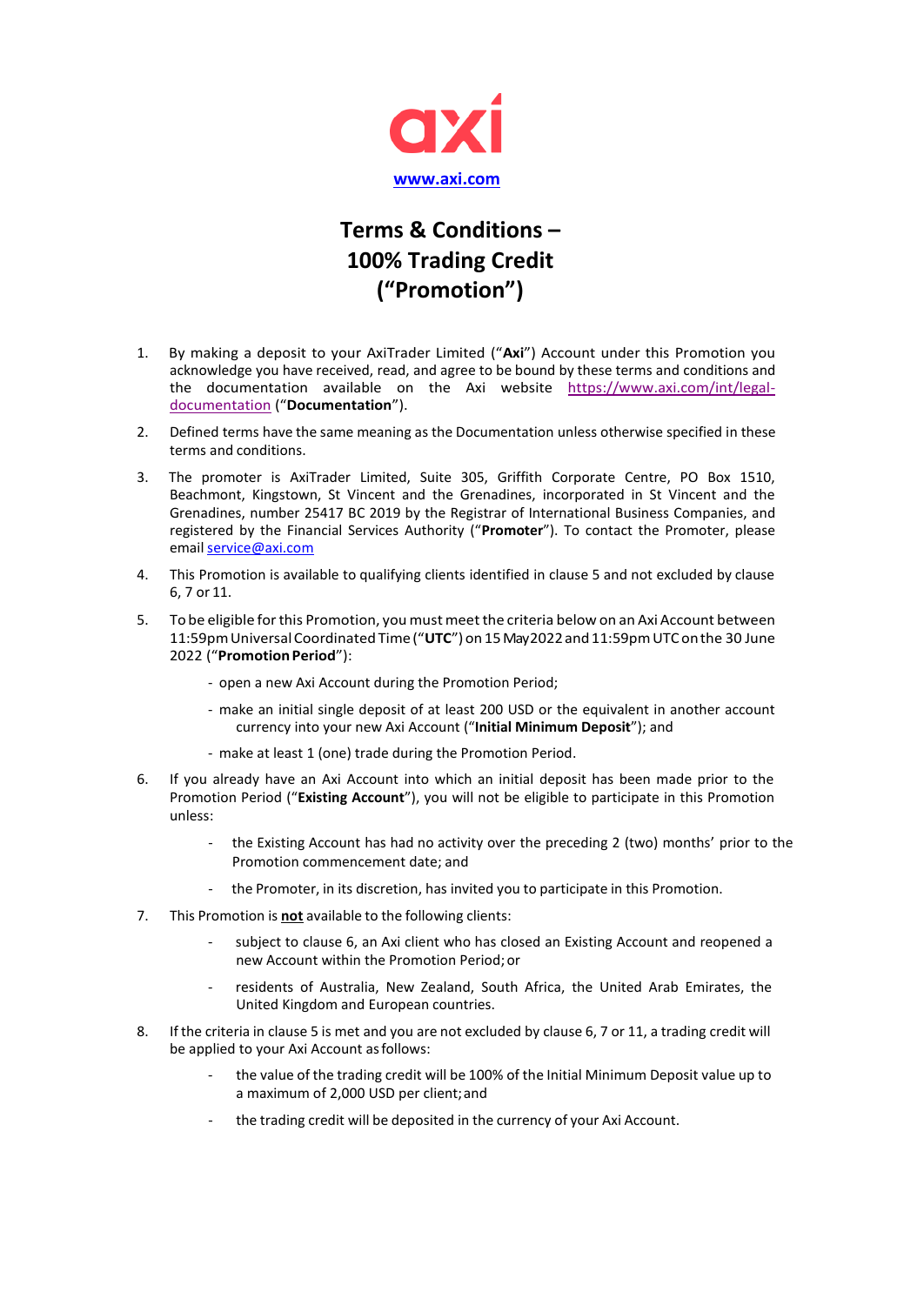

- 9. The trading credit is for trading purposes only and cannot be withdrawn, transferred to another person or to another person'<sup>s</sup> Account, redeemed for cash or exchanged for other goods and services.
- 10. You agree, understand and acknowledge that participating in this Promotion is not a recommendation or advice in relation to the suitability of Axi's products for your particular financial circumstances, situation or needs. Before participating in the Promotion, you should make your own assessment about the suitability of trading in Axi's products and consider the applicable Documentation.
- 11. The Promotion is not applicable to directors, management, employees, or agents of the Promoter or its related entities (or immediate family members of such persons).
- 12. This Promotion is limited to one Account per person, even if they hold multiple Accounts.
- 13. Axi reserves the right to amend or cancel this Promotion without notice at any time in the future and withdraw the trading credit.
- 14. If your Axi Account equity balance falls below the credit balance the trading credit will be removed and your open trades will beclosed.
- 15. The trading credit will expire 3 calendar months after the closing date of the Promotion Period at 11:59pm UTC ("**Trading Credit Expiry**") at which time the trading credit will be removed from your Account.
- **16.** If a client withdraws funds during the Promotion Period or prior to the Trading Credit Expiry time the trading credit will be removed. **Note also that the removal of the trading credit could result in the closure of some or all of your trades if you do not maintain sufficientfunds.**
- 17. If Axi suspects that you have abused or attempted to abuse this Promotion, or otherwise acted with a lack of good faith towards us, we reserve the right in our sole discretion to deny, withhold or withdraw the trading credit and if necessary, to cancel any terms and conditions with respect to this Promotion and your Account, either temporarily or permanently, or terminate your access to the service and/or block your Account.
- 18. If Axi subsequently discovers that the individual, is in fact, not eligible to participate in the Promotion, Axi may at its discretion reverse the trading credit. No individual shall be entitled to any payment or compensation from Axi, should any trading credit be forfeited or reclaimed.
- 19. Axishall not be liable to any Account holder or any other persons for any loss or damage arising in connection with the Promotion, including without limitation, any error in computing or any breakdown or malfunction in anycomputer system or equipment.
- 20. Initial Minimum Deposit and maximum trading credit threshold values are specified in terms of USD, but will be applied to Accounts in their relevant currencies using the equivalent conversion value of that currency. The conversion will be based upon the spot rate at the time that each deposit is made to the Axi Account.
- 21. Axi reserves the right to modify, change or terminate this Promotion at any time without any prior notice to you and without your consent.
- 22. Failure by the Promoter to enforce any of their rights does not constitute a waiver of those rights.
- 23. The Promotion and these terms and conditions will be governed by the laws of St Vincent and the Grenadines and any disputes will be subject to the exclusive jurisdiction of the courts of St Vincent and the Grenadines.